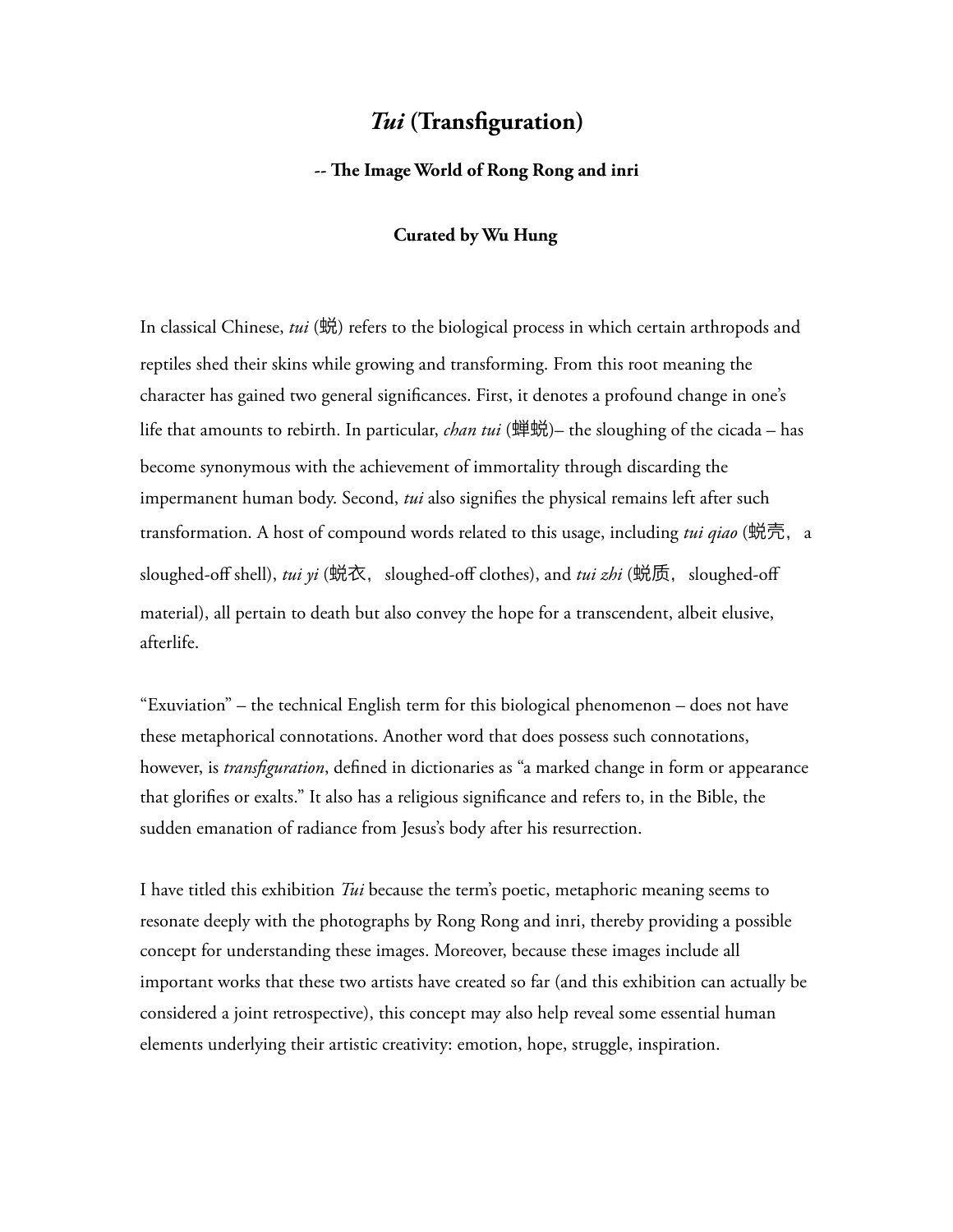Both artists are fascinated by the mysterious transformation of the world they live in. inri's grotesque *1999.Tokyo*, in her own words, represents "illusions born from the radiation of darkness – a symphony of the changing light and shadow." In Rong Rong's "ruin" pictures, the residents of the half-demolished houses have long gone, but the wall decoration and photo negatives they left there, though abandoned and damaged, still breathe with life. These traces of past lives are connected with lives in the present and future; so in the next series, *Wedding Gown*, ruins and an abandoned "ghost village" provide the setting for romantic lovemaking.

It must require a violent struggle to shed one's skin. This struggle to emerge from one's own body must also induce unspeakable pain and pleasure. "Struggle" is a shared theme of works that Rong Rong and inri had created before they met each other. Rong Rong's *East Village* records memorable performances by the village's struggling artists – performances that move us with the performers' pain and desire. inri's explanation of her *Gray Zone* concludes with this sentence: "To struggle free from hopelessness, to stay alive in a desert-like world: this is the meaning of the *Gray Zone*." Both artists have made many self-portraits. What animate these images is again a sense of persistent struggle, which both distorts and purifes the photographers.

Beauty and youth becomes the dominant theme of the last section of the exhibition, which features two groups of collaborative works that Rong Rong and inri created after they had found each other and fallen in love. As if reborn from ruins, nature, still unspoiled, comes back to life. The two photographers embrace this amazing world. Harmony has triumphed; struggle has subsided. Sensual pleasure has returned to supply a main purpose for artistic creation; even the frozen, frightening winter landscape of Mt. Fuji can only inspire joy. Looking around at today's world flled with hatred and misunderstanding, I am relieved to see the persistence of the old ideal of *chan tui*-immortality in these beautiful images.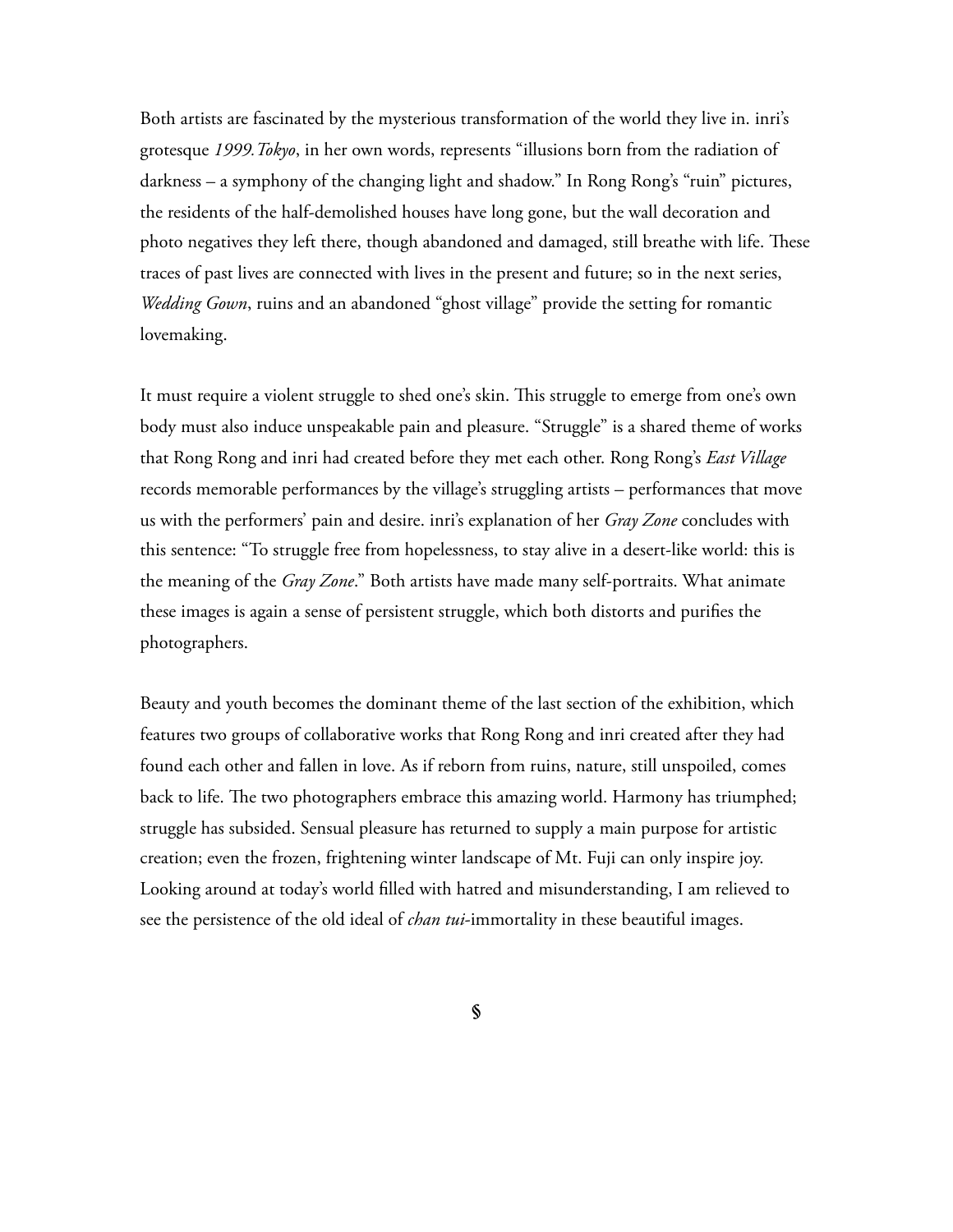From a different perspective, *tui,* as a metaphoric expression of action and transformation, is intimately related to an important issue in contemporary art and art theory – the symbiosis of photography and performance. Rong Rong and inri's images represent this symbiosis in various ways, and can be interpreted on different levels in terms of the photography/ performance relationship.

Generally speaking, their images signify three principal modes of this relationship: (1) photographing performances, the photographer produces images that result from his interaction with the performance artists. (2) Assuming the dual roles of recorder and performer, the photographer produces images that result from the interaction between these two roles. (3) Two or more photographers collaborate and each takes on the double role of performer and recorder, producing images that result from the interaction between the collaborators as well as between each collaborator's dual roles.

On a deeper level, today's art photography has increasingly departed from its traditional role to record the observed world, and has increasingly focused on inventing new artistic languages and exploring the artist's inner vision. The growing closeness between photography and performance is a natural outcome of this general trend. In fact, it is fair to say that today's art photography has become increasingly "performative," and many photographers have become self-conscious "performers" both before and behind the camera.

In my view, Rong and inri's interest in the relationship between photography and performance, and the duration and depth of their experimentation along this line, give them a special position in contemporary art. Conversely, their impressive body of works, created over a decade, also provides rich materials for art critics and theoreticians to refect upon this relationship.

I therefore feel that an exhibition of their major works will facilitate the development of contemporary art and art criticism. With regard to the current state of contemporary Chinese art specifcally, its rapid development in recent years is well-known, but it also faces a challenge to increase its depth and historical consciousness. While group exhibitions are useful in introducing general trends, careful examinations of individual Chinese artists are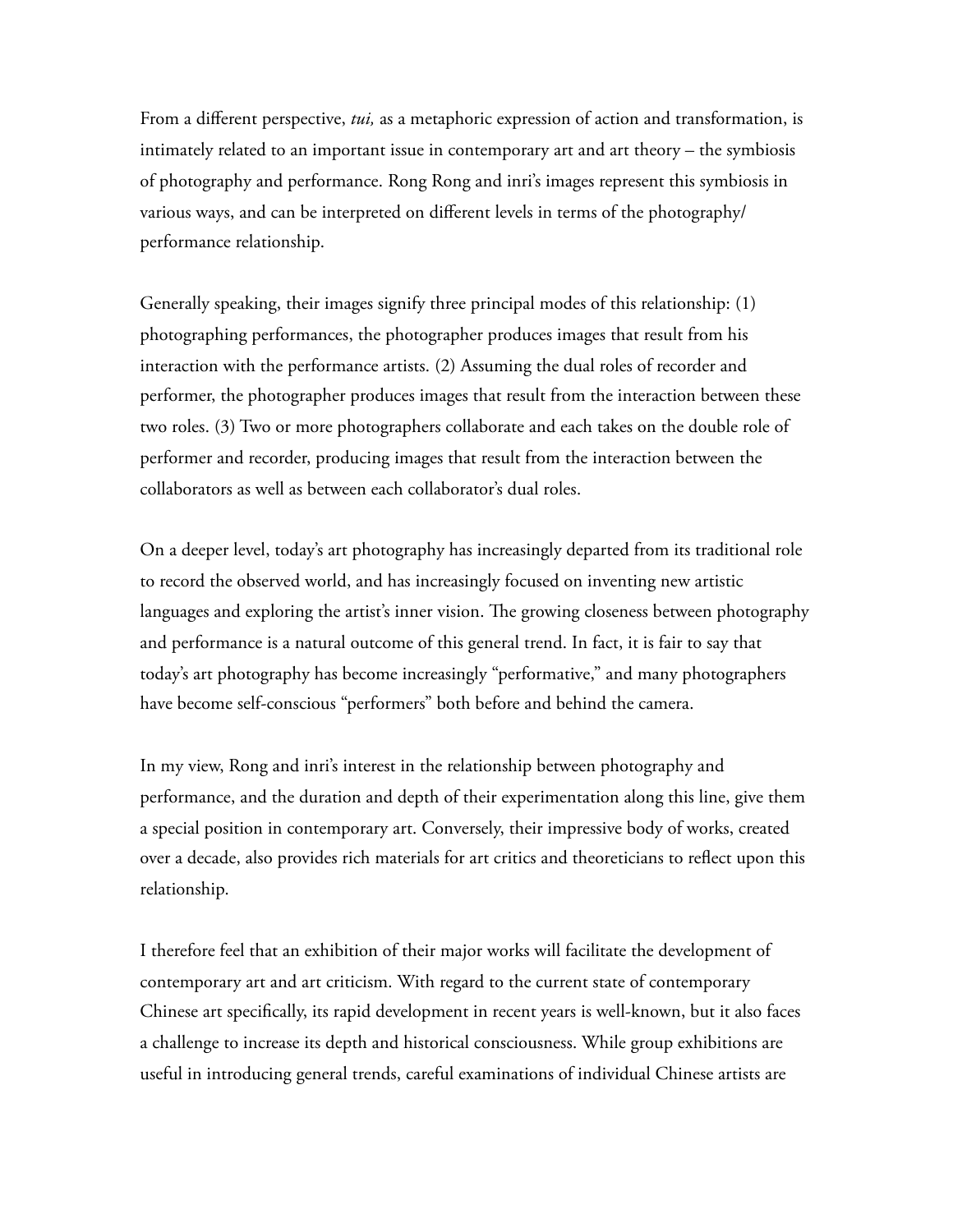necessary to explore the specific problems involved in their artistic experimentation. This is also one of my purposes in curating this exhibition.

2003.8.Chicago.